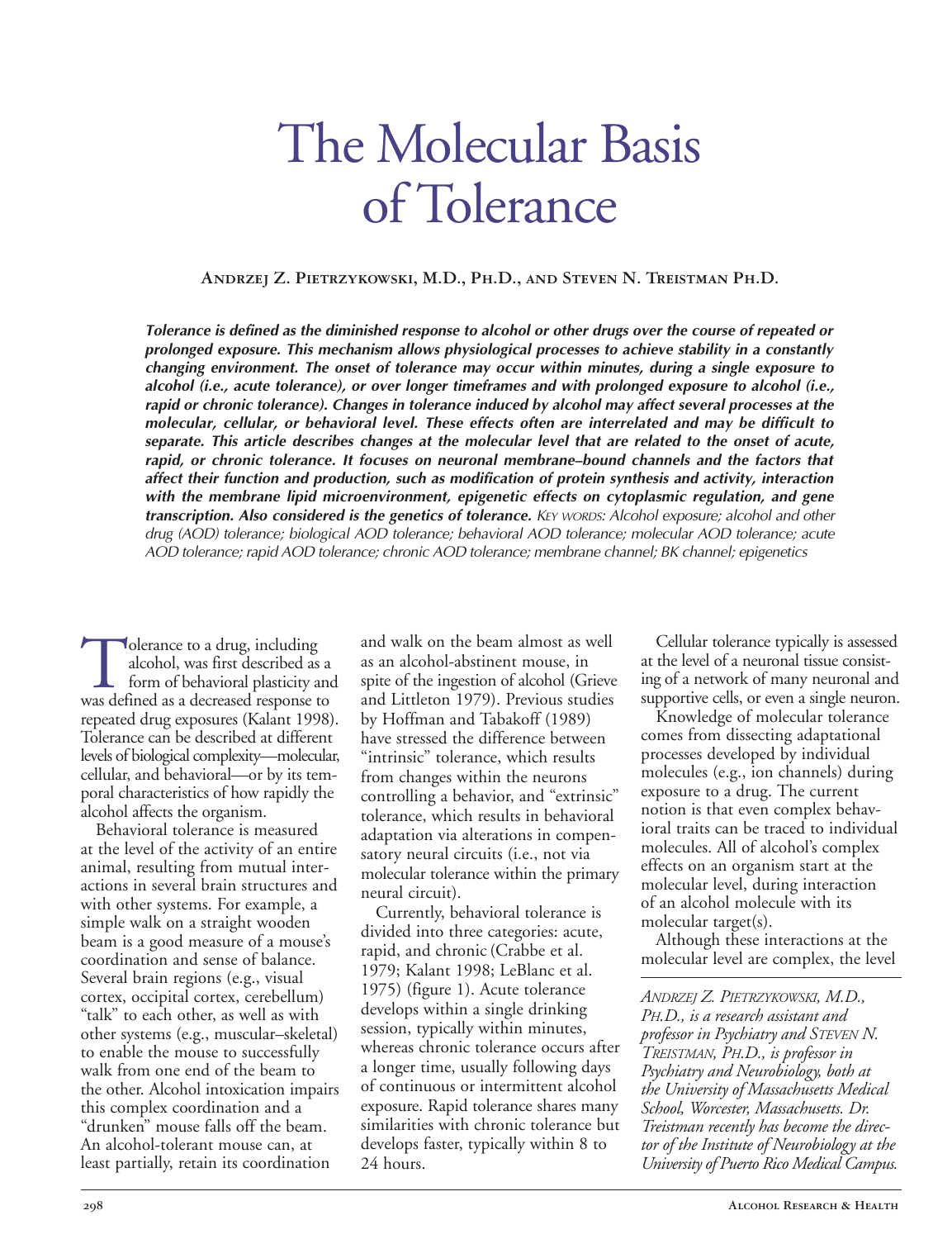**Acu e 5–30**  $minutes$ 

**Rapid 4 hou s – es 24 hou s– mamma s**

**Chronic 24 hours or more of**<br>
24 hours or more of<br>
24 hours or more of<br>
28 to onset of tolerance after **intermittent or continuous exposure** 

**T me**

**Figure 1** Tolerance to alcohol has been divided into three classes based on time to onset of tolerance after exposure to alcohol.

of complexity increases at the cellular and behavioral level because of multiple, complex, intertwined pathways that contribute to the development of tolerance. It still is unclear how interactions with molecules in the brain eventually can lead to the altered behavior defined as alcohol dependence. However, there is a great deal of information on the mechanism of tolerance at the molecular level; thus, this review will focus primarily on that level and discuss potential relationships with other levels, such as acute, rapid, and chronic tolerance at the behavioral level, when possible.

At the molecular level, our discussion will first address mechanisms involving modification of a mature, functional ion channel present in the neuronal plasma membrane and then move progressively upstream to the nucleus, site of the "birth" of the channel protein (see sidebar). The approach in this article will be to focus on a single channel type, the BK channel a potassium ion channel of high conductance regulated by both voltage and calcium—that has been implicated in the onset of tolerance. This review focuses on the BK channel for several reasons: (1) This channel is abundantly expressed in many brain regions (MacDonald et al. 2006; Sausbier et al. 2006; Wanner et al. 1999); (2) it plays an essential role in many aspects of neuronal physiology, including neurotransmitter release, shaping of action potentials, and dendritic integration (Greffrath et al. 1998; Higgins et al. 2008; Knott et al. 2002; Martin et al. 2004; Meredith et al. 2006; Miranda et al. 2003); (3) its

activity is regulated by alcohol (Brodie et al. 2007; Dopico et al. 1998, 1999; Harris et al. 2008; Liu et al. 2004; Pietrzykowski et al. 2004); (4) it is one of the key elements of behavioral tolerance to alcohol (at least in invertebrates) (Cowmeadow et al. 2005, 2006; Davies et al. 2003; Ghezzi et al. 2004); and (5) it is the model that the authors are most familiar with. However, whereas the focus on a single channel protein is useful, it means that significant work by many laboratories examining other alcohol targets, which might well prove equally important, is not extensively covered. When applicable, other molecules relevant to the development of alcohol tolerance are noted.

## **Molecular Basis of Tolerance**

Alcohol can regulate a membranebound ion channel in several ways: by changing the activity of proteins through posttranslational modifications, interacting with membrane lipids, interacting with auxiliary proteins, modulation of membrane protein expression (i.e., trafficking), and altering the spatial organization of membrane proteins. Alcohol's effects on processes that regulate channel protein production, such as mRNA expression in the cytoplasm and gene expression in the nucleus, also play a role in the development of tolerance. All of these molecular processes act in concert to contribute to the development of tolerance. Nevertheless, tolerance to alcohol has been examined in a limited number of behavioral

parameters (Berger et al. 2004; Davies et al. 2003; Ghezzi et al. 2004; Jorgensen et al. 1985; Scholz et al. 2000), and it is clear that the relationship between molecular mechanisms of tolerance and behavioral responses is far from understood. The following sections examine alcohol's effects on these molecular mechanisms in greater detail.

### **Effects on the Activity of Proteins**

## *Posttranslational Modifications*

Alcohol begins to increase activity of the BK channel within seconds of exposure (Dopico et al. 1998, 1999). Current thinking is that this activation is unlikely to be mediated by second messenger<sup>1</sup> systems but rather results from a direct interaction of alcohol with the channel, leading to modification of channel gating, which regulates the ratio between channel open states (during which ions flow through a channel) and closed states (during which ions cannot flow through a channel). Specifically, alcohol increases the contribution of long openings and decreases the contribution of long closures, making the BK channel more active (Dopico et al. 1996). Among the reasons for thinking that a direct interaction is likely are findings from studies in which the BK channel is isolated from its host membrane and incorporated into an artificial bilayer. When single-channel recordings then are made from this isolated channel,

<sup>1</sup> For the definition of this and other technical terms, please see the Glossary, pp. 345–347.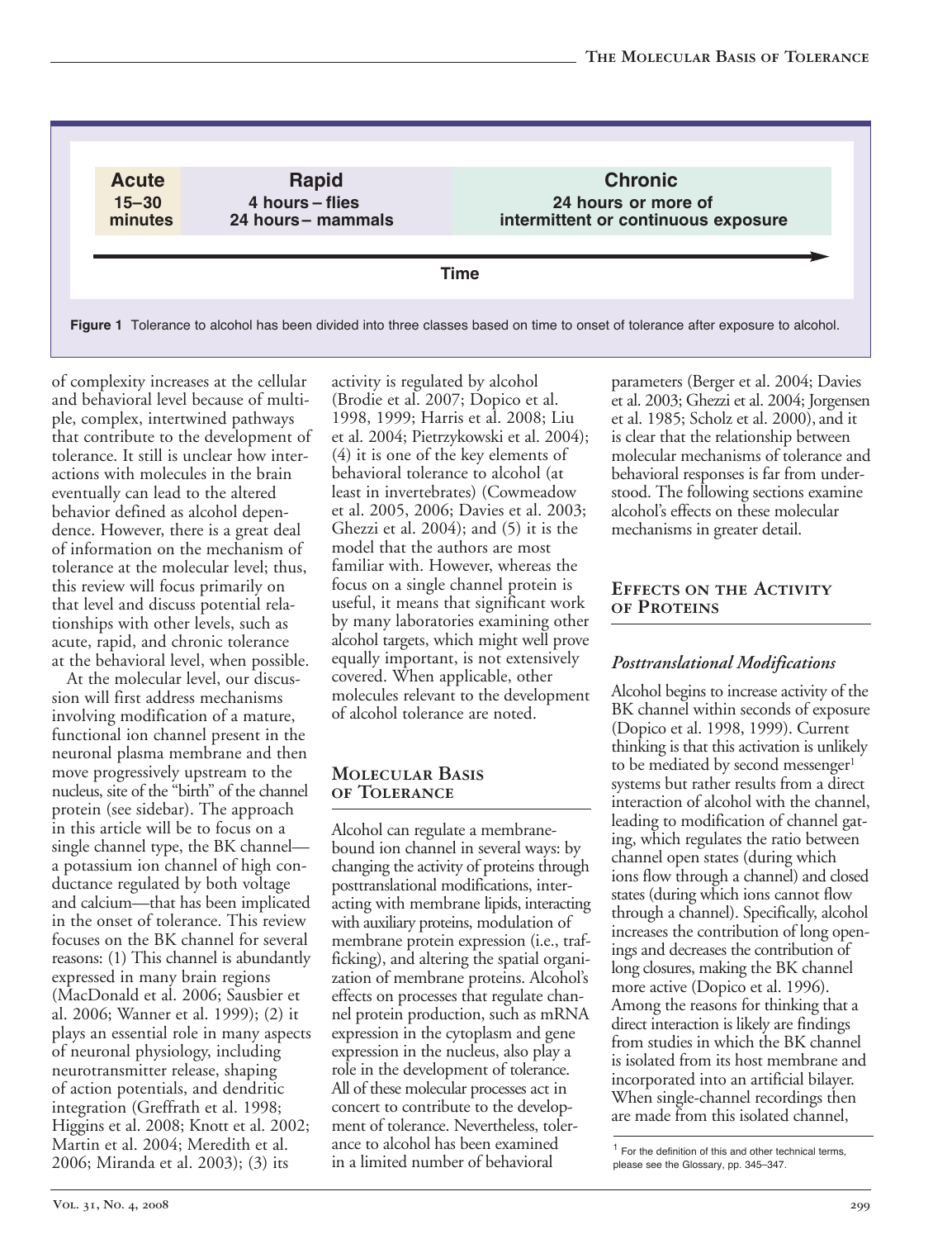results indicate that alcohol is capable of modifying the open probability (an electrophysiological measurement indicating the proportion of the total recording period that a channel has been open, allowing ions to flow through it). This result indicates that alcohol acts directly on the isolated channel, increasing its potential for remaining open in a manner similar to that seen in the native membrane. However, it must be noted that an alcohol-binding site on the BK channel has not yet been identified (Harris at al. 2008). It is conceivable that proteins such as kinases and phosphatases may be carried along with the incorporated channel and that the direct action of alcohol, even in this highly reduced preparation, reflects the actions on those associated proteins. However, it also can be argued that, functionally, these enzymes are part of the "channel" complex in terms of discussing the direct effect of alcohol.

Often, this potentiation of channel opening is transient and subsides after several minutes, thus exhibiting acute tolerance (Pietrzykowski et al. 2004, 2008). This type of tolerance can be controlled by changes in the channel's phosphorylation state (Lui et al. 2004). The phosphorylation state of any protein (including ion channels) reflects the balance between the actions of protein kinases, which transfer a phosphate group from adenosine triphosphate to the protein (i.e., phosphorylation), and protein phosphatases, which remove that group (i.e., dephosphorylation). Our recent data indicate that kinases and phosphatases are involved in alcohol potentiation of the BK channel and the development of tolerance. For example, although BK channels seem not to be constitutively phosphorylated by protein kinase A (PKA), phosphorylation by this kinase is necessary for alcohol potentiation of the BK channel. Interestingly, the additional PKA phosphorylation site present in an isoform protein of the BK channel, encoded by the alternatively spliced exon STREX, prevents potentiation by alcohol (Pietrzykowski at al. 2008). Clearly, the phosphorylation state of the BK channel is important for its sensitivity and the development of acute tolerance. Alcohol also regulates phosphorylation of other important membrane proteins, such as receptors for γaminobutyric acid  $(GABA_A)$  (Harris et al. 1995; Marutha Ravindran et al. 2006) and *N*-methyl-D-aspartic acid (NMDA) (Xu and Woodward 2006). As described more extensively in recent reviews (Chandler et al. 1998; Kumar et al. 2004), alcohol-induced alterations in the phosphorylation state of these receptors contribute to the development of tolerance.

Collectively, posttranslational modifications of ion channel proteins contribute to the development of tolerance to alcohol. Ion channels, functioning in the neuronal plasma membrane, undergo phosphorylation (and dephosphorylation), which modifies their activities (see sidebar). Alcohol can affect this phosphorylation state and create a new phosphorylation set point, characteristic of alcohol-tolerant channels.

## *Interaction With Membrane Lipids*

In addition to alterations of the protein, such as the addition or removal of phosphate groups, more indirect effects, such as a change in the immediate lipid microenvironment, can alter alcohol pharmacology. The plasma membrane is composed of a heterogeneous population of various lipids, such as sphingomyelins, phosphatidylocholines, and cholesterol, which determine lipid bilayer thickness and rigidity. Lipid structures, which can act to segregate proteins, are microdomains called rafts (Dopico and Tigyi 2007; Morris et al. 2004). For many years, membrane lipids were thought to be the primary site of alcohol action (Chin and Goldstein 1977; Seeman 1972). More recently, however, largely because mutagenesis studies indicate that very small changes in secondary structure can lead to very large changes in alcohol sensitivity, the main focus has switched to alcohol's direct interaction with membrane proteins.

However, emerging evidence indicates that lipids play a significant role in the response of imbedded proteins to alcohol and the development of alcohol tolerance. Altering the thickness of the lipid bilayer affects the time course of the acute response to alcohol and can completely prevent alcohol potentiation of the BK channel. BK channels embedded in a thin bilayer are strongly potentiated by alcohol, whereas channels present in a thick bilayer are inhibited (Yuan et al. 2008). Moreover, cholesterol, a main component of lipid rafts (Pike 2004), regulates BK channel sensitivity to alcohol. Increased cholesterol in the plasma membrane can diminish the alcohol potentiation of the BK channel (Crowley et al. 2003), potentially contributing to channel tolerance. Thus, the lipid microenvironment plays an essential role in the development of acute tolerance.

Both acute and chronic alcohol exposure can change lipid content particularly that of cholesterol—in cells. Short alcohol exposure depletes cholesterol (Dolganiuc et al. 2006), presumably decreasing also the amount of plasma membrane–bound cholesterol, making membranes more fluid or disordered (Chin et al. 1978; Dolganiuc et al. 2006). In contrast, after days-long exposure to alcohol, cellular membranes become tolerant to the disordering effects of alcohol (so-called "membrane tolerance") ([Chin et al. 1978; Ellingson et al. 1988]), through alterations in specific phospholipids (cardiolipin, phosphatidylinositol [Ellingson et al. 1988]) and increased cholesterol content (Chin et al. 1978; Ellingson et al. 1988).

How, exactly, membrane tolerance might contribute to behavioral tolerance is not yet clear. Nevertheless, it is possible that the altered amount of cholesterol in a microdomain surrounding the BK channel caused by either acute or chronic alcohol exposure can temper alcohol's effect on BK channels and thus contribute to the development of acute or chronic tolerance. In summary, alcohol exposure changes the lipid composition of the plasma membrane. The new lipid environment can affect ion channel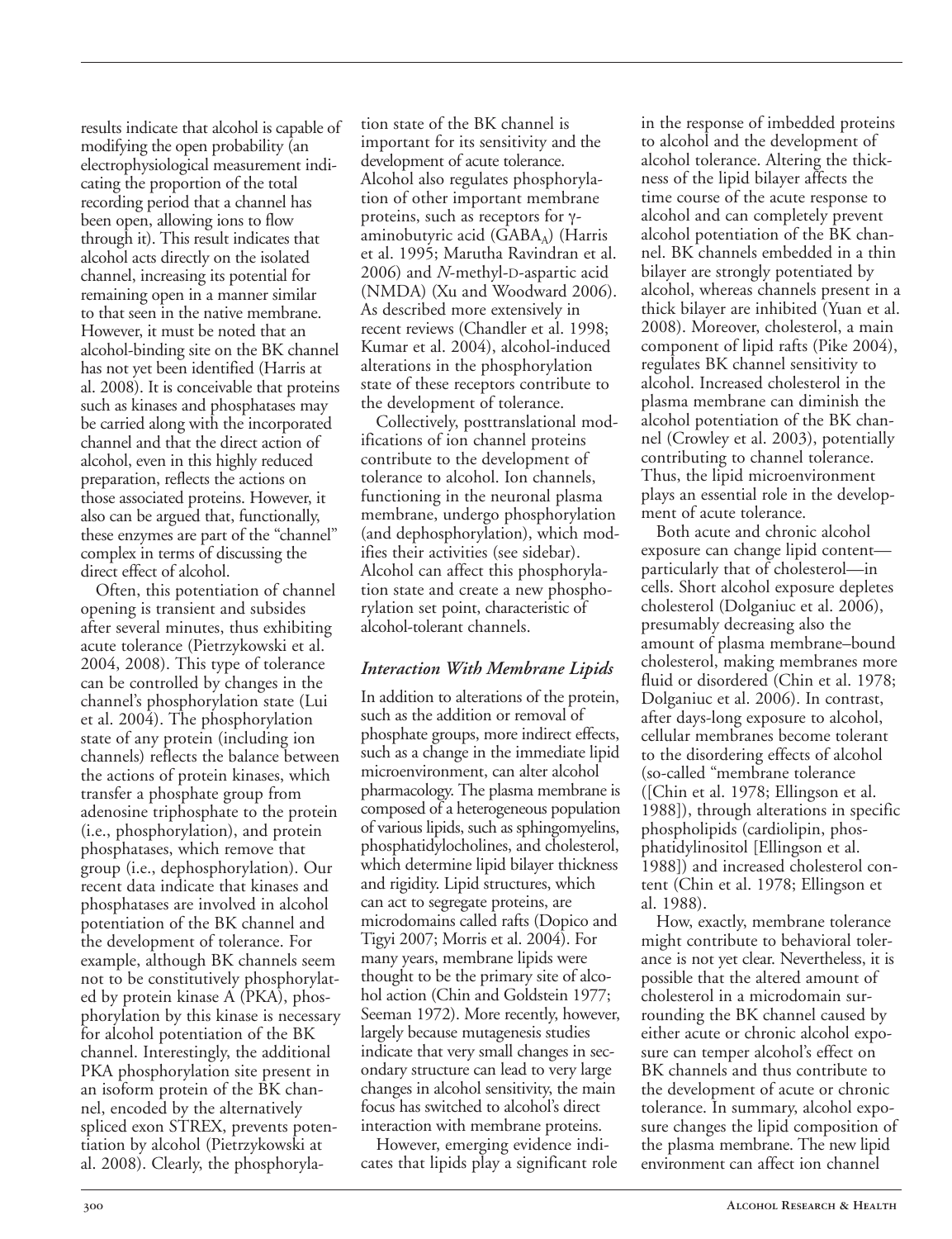#### Historically, tolerance has been divided into three functional classes: acute, rapid, and chronic (see figure 1) based on how long after exposure to alcohol tolerance develops. Many molecular mechanisms underlie the development of these types of tolerance. So far, none of the known molecular mechanisms can serve as a sole marker for a particular type of tolerance. However, one can conclude that, in general, mechanisms downstream of protein synthesis contribute to acute tolerance in mammals and fruit flies (A), whereas mechanisms upstream of protein synthesis are involved in chronic tolerance in both types 8 DNA **A R C** 7 ep ge e c **A? R ? C** mRNA 6 m c oRNA **A? R C** protein actin scaffolding 3) auxiliary proteins **A R C?** 2) lipids **A R? C** 4) trafficking  $\blacktriangle$ **A? R? C Cy op asm Nucleus Plasma** membrane 5) cytoskeleton **A.R.C** 1) posttranslational modifications **A R? C A** Acute tolerance **C** Chronic tolerance **R** Rapid tolerance **R<sup>\*</sup>** Rapid tolerance (protein synthesis dependent)<br>**?** Unexplored possibility **Unexplored possibility**

## **Molecular Mechanisms of Tolerance**

is rapid tolerance (R), which in invertebrates (fruit flies) is protein synthesis independent and in vertebrates (mammals) seems to be dependent (R\*). This sidebar describes which molecular mechanism could underlie which type of tolerance, pointing to some unexplored possibilities (depicted by question marks).

of organisms (C). A special case

- 1. Posttranslational modifications of existing channels (mainly phosphorylation) have been clearly indicated to play a role in acute and chronic tolerance. However, because new channel isoforms with novel phosphorylation profiles can be created by protein synthesis–dependent mechanisms (or new kinases and/or phosphatases can be synthesized), it will be of interest to determine whether posttranscriptional mechanisms could contribute also to the development of rapid tolerance in mammals.
- 2. Interactions with the lipid microenvironment are important for development of acute and chronic alcohol tolerance but have not been investigated in rapid tolerance.
- 3. Interactions with auxiliary proteins (e.g., regulatory subunits) of channels have been shown to contribute to acute and rapid tolerance. It is highly probable that, because the development of chronic tolerance is protein synthesis dependent, changes in de novo– synthesized auxiliary proteins can add to the development of chronic tolerance.
- 4. Trafficking of channels to and from the cell surface has been implicated in chronic tolerance.
- 5. Cytoskeleton reorganization is important for the development of acute tolerance as well as rapid tolerance in fruit flies. It would be of great interest to explore whether protein synthesis–dependent types of tolerance can rely, at least partially, on cytoskeletal alteration.
- 6. Epigenetic cytoplasmic mechanisms (e.g., microRNA regulation) of channel message stability are important before protein synthesis from the altered transcripts has occurred, contributing to chronic or rapid tolerance in mammals.
- 7. Epigenetic nuclear mechanisms (e.g., chromatin remodeling) have been implicated in gene expression and subsequent de novo protein production of the fruit fly homolog of the BK channel, thus contributing to the development of chronic tolerance. However, because epigenetic changes can be, by definition, heritable, it will be of interest to determine whether both epigenetic mechanisms evoked by alcohol can contribute to any type of tolerance in offspring.
- 8. Genetic factors have been found to play important roles in all classes of tolerance in both invertebrate and vertebrate models.

*—Andrzej Z. Pietrzykowski, M.D., Ph.D., and Steven N. Treistman, Ph.D.*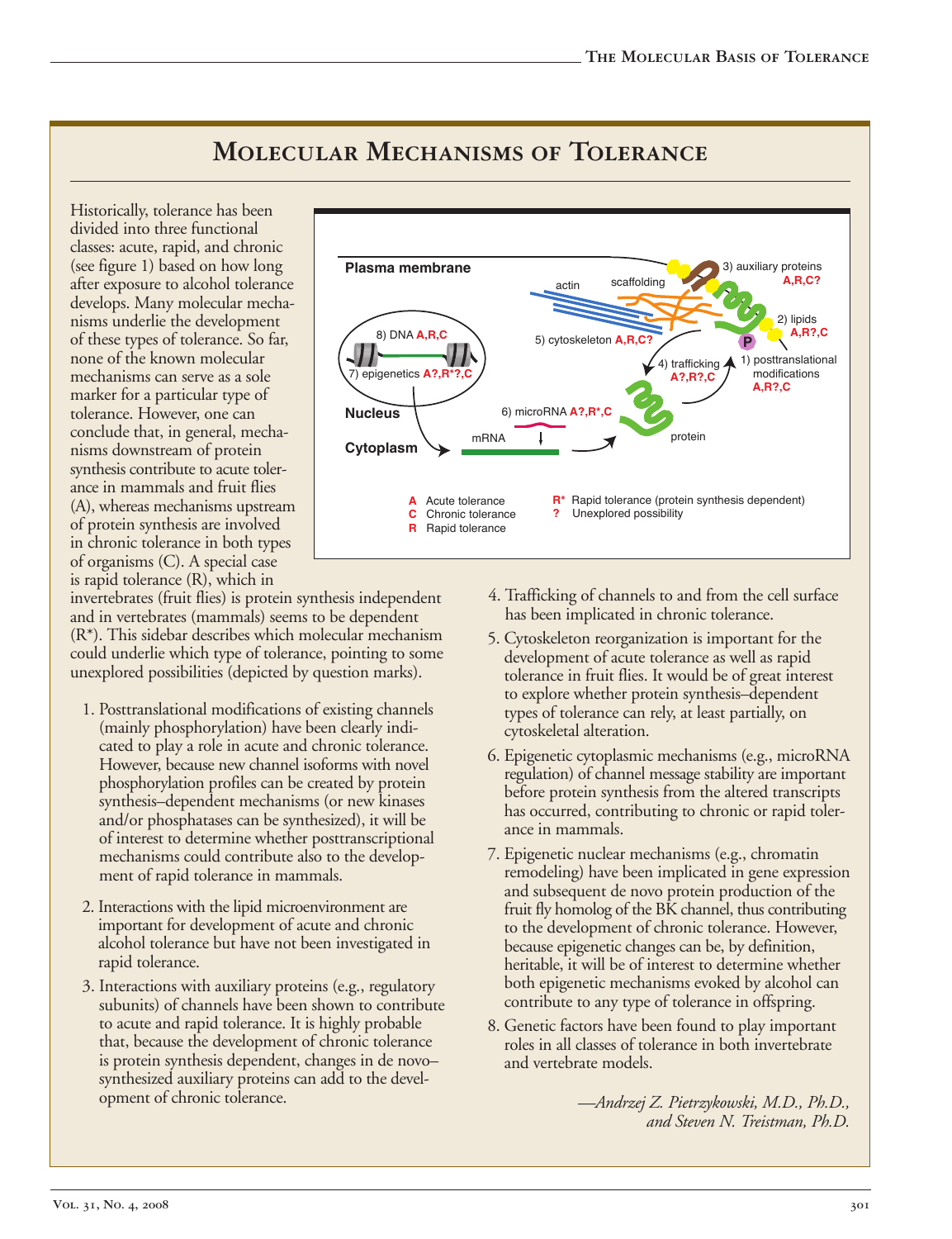sensitivity to alcohol and contribute to either acute or chronic tolerance, or both.

## *Interaction With Auxiliary Proteins*

BK channels, like many other membrane proteins, are clustered with other (auxiliary) proteins (Alioua et al. 2008; Jo et al. 2005; Loane et al. 2006; Zhou et al. 2003*a*,*b*) within lipid rafts (Noble et al. 2006; Weaver et al. 2007). BK channels also can form functional dyads with voltage-dependent calcium channels (Grunnet and Kaufmann 2004; Marrion and Tavalin 1998) and bind to a multifunctional scaffolding protein known as RACK1 (Isacson et al. 2007), or β2 adrenergic receptors (Liu et al. 2004). Auxiliary β-subunits are tightly bound proteins that affect BK channel characteristics such as its sensitivity to calcium, an important molecule in cell-to-cell communication (see sidebar). Recently, it was discovered that βsubunits of the BK channel also can control the alcohol response of these channels and influence the development of tolerance. For example, upon cotransfection of HEK293 cells with both the BK channel main  $\alpha$ -subunit and an auxiliary  $\beta$ 1-subunit, the resulting BK channel is composed of  $\alpha$ - $\beta$ 1 complexes. The association of the  $β1$ subunit with the  $\alpha$ -subunit prevents the potentiation of the channel by alcohol (Martin et al. 2004). Interestingly, the  $\beta$ 4-subunit also reduces this potentiation (Feinberg-Zadek and Treistman 2007; Martin et al. 2004). The molecular mechanism of  $β$ -subunit regulation of BK channel alcohol sensitivity remains unclear. Expression of BK βsubunits varies among brain regions. BK  $β$ 4-subunits are abundant throughout the brain, whereas expression of BK  $β1$ -subunits is, in general, very low (Martin et al. 2004).

Recent studies indicate that the BK  $\beta$ 4-subunit exerts a profound influence on the development of acute tolerance. BK channels from wild-type mice show little alcohol tolerance compared with channels from BK β4knockout mice, which exhibit acute tolerance. Moreover, BK β4's role in the development of tolerance

also can be observed on a level of neuronal activity. BK channels contribute to the frequency of electrical signals (i.e., action potentials, also known as spikes) generated by neurons. Alcohol persistently decreases the number of action potentials in striatal slices harvested from wild-type mice. However, the change in action potential frequency lasts only a few minutes in the same preparation harvested from BK β4-knockout mice. This transient change in spike patterning is consistent with the development of tolerance. β4-knockout mice also develop behavioral rapid tolerance to the locomotor effects of alcohol, in contrast to the wild-type mice. Most striking, the  $\beta$ 4-knockout mice consume significantly greater amounts of alcohol, consistent with human studies, which indicates a correlation between the degree of acute behavioral tolerance and the likelihood of future alcohol abuse (Martin et al. 2008).

Changes in subunit composition as a potential mechanism in the development of tolerance is not limited to the BK channel. It is well established that alcohol selectively alters mRNA and protein expression of selected subunits of membrane proteins such as NMDA and GABA receptors. For example, chronic alcohol exposure selectively increases expression of the NMDA receptor R2B subunit protein and subsequently increases its surface expression and targeting to synapses (Follesa and Ticku 1995; Hu and Ticku 1995; Qiang et al. 2007; Senatorov et al. 1995). This mechanism contributes to the alcohol-triggered upregulation of NMDA receptor function (Follesa and Ticku 1996) and the development of alcohol tolerance (Faingold et al. 1998). Similarly, chronic alcohol exposure results in the reorganization of  $GABA<sub>A</sub>$  receptor subunits, such as the downregulation of  $GABA<sub>A</sub>$  receptor (Mehta et al. 2007) and  $\alpha$ 1subunits (Cagetti et al. 2003) or the down- or upregulation of the  $\alpha$ 4subunit (depending on its neuronal location [Cagetti et al. 2003]). These changes, in turn, contribute to  $GABA_A$ receptor–related alcohol tolerance (Cagetti et al. 2003).

From the allostatic point of view (see discussion of the concept of allostasis in the textbox), modulation of specific subunits of BK, NMDA, and  $GABA_A$  receptors (and probably other channels and receptors as well) establishes new expression levels of these subunit proteins. To maintain channel function, new "equilibria" of subunits within a channel are formed, allowing "stability through change." Such modified channel subunit composition contributes to the development of tolerance.

iary subunits  $\alpha4$  and (but not oth-Can it be stated that allostatic changes in subunit composition of ion channels contribute selectively to acute, rapid, or chronic types of tolerance? Most experiments to date have been performed using alcohol exposures lasting several days, thus relating change in subunit composition to chronic tolerance. However, there is some evidence indicating that subunit reorganization can be rapid. Recent data by Liang and colleagues (2007) demonstrate that as early as 1 hour after alcohol exposure, cell surface expression of  $GABA_A$  receptor auxilers) is significantly decreased. These results suggest that alcohol-triggered reorganization of channel subunits also could contribute to acute tolerance. Further studies determining the role of auxiliary proteins in other types of tolerance are warranted.

## *Modulation of Membrane Protein Expression*

Alcohol's modulation of channel cell surface expression is another molecular mechanism contributing to the development of tolerance. In neurons, the surface expression of functional membrane proteins determines neuronal properties and is highly regulated through several mechanisms. The density of channels on the neuronal surface is a precisely controlled balance among delivery of newly produced channels, recycling, internalization, and degradation.

Similar alcohol regulation of the internalization of  $GABA_A$  receptors in neurons has been reported. Chronic alcohol exposure causes increased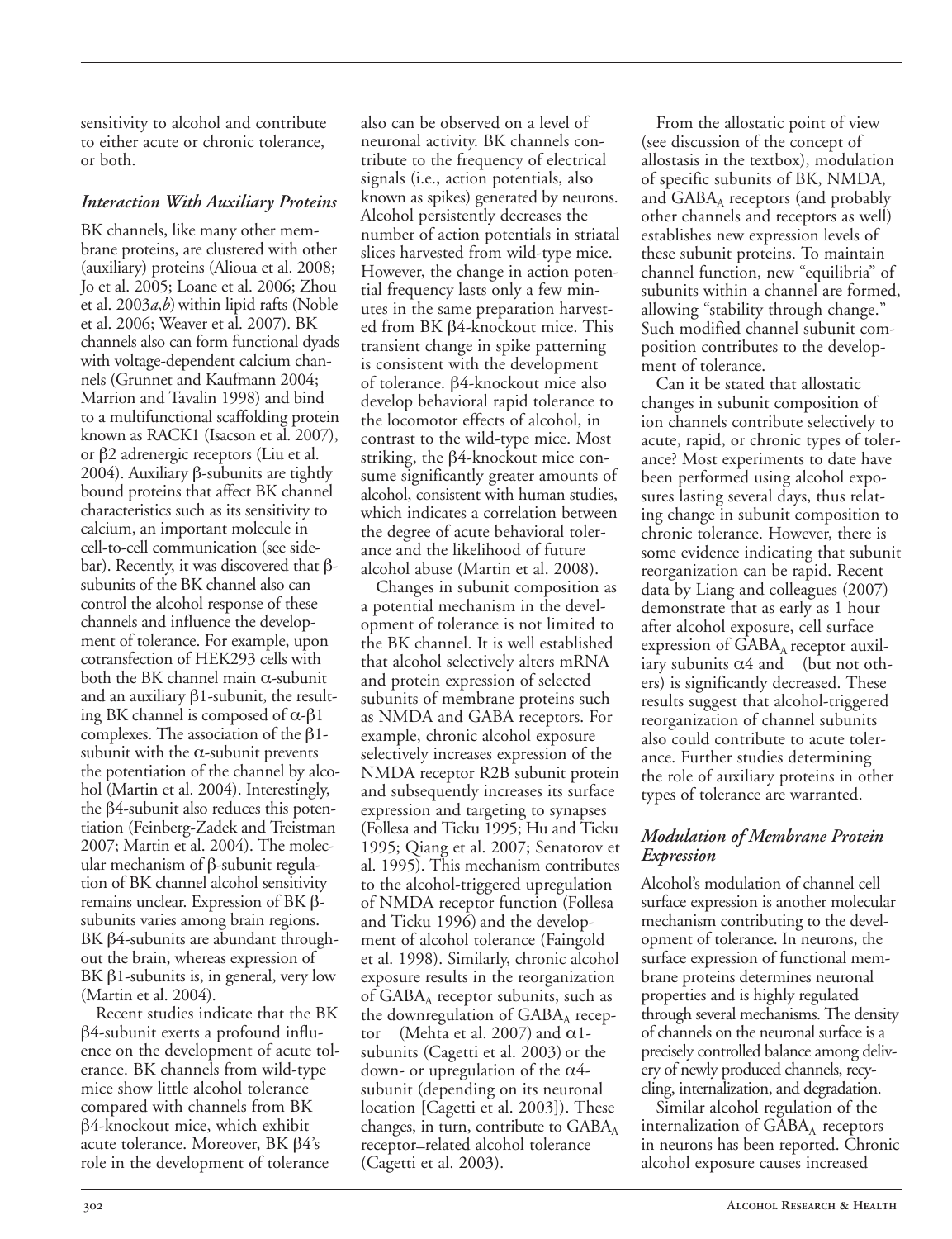internalization of  $GABA_A$  receptors (Kumar et al. 2003).

To fully understand the contribution of altered trafficking of channels and receptors to a particular class (e.g., acute, chronic) of tolerance, it will be essential to determine whether these alterations are protein synthesis dependent. Some hints are coming from a recent BK channel gene regulation study (Pietrzykowski at al. 2008) indicating that alcohol invokes changes in BK mRNA level, which precede altered trafficking of the channel (Pietrzykowski at al. 2004).

## *Spatial Organization of Membrane Proteins*

Some channel types (such as BK) are not distributed homogeneously on the neuronal surface but occur in smaller clusters of BK channels, or microdomains. It has been observed that alcohol alters the cell surface expression of BK channels in neurons, similar to a mechanism of tolerance reported for other drugs (Pietrzykowski et al. 2004). In presynaptic terminals, where BK channels are expressed in clusters, alcohol causes declustering of BK channels in the plasma membrane and redistribution of channels between the membrane and cytoplasm (observed as decreased channel density in the plasma membrane and increased density of channels in the terminal interior). These morphological changes are concurrent with a loss of BK alcohol sensitivity and/or tolerance(Pietrzykowski et al. 2004). Interestingly, chronic alcohol exposure also can enhance clustering of some other membrane proteins. The expression of NMDA receptor type 1 and 2B clusters is increased on the surface of cortical neurons (Qiang et al. 2007), as well as hippocampal neurons, specifically in synaptic boutons (Carpenter-Hyland et al. 2004).

Spatial organization of membrane proteins (clustering) is mediated by scaffolding proteins, which link them to specific signaling cascades and other cytoskeletal elements. Scaffolding proteins also are involved in the development of alcohol tolerance. For example, it has been shown that the scaffolding protein RACK1 organizes NMDA receptor complexes (Yaka et al. 2002) and plays an important role in the development of acute alcohol tolerance of these receptors (Yaka et al. 2003). Acute alcohol exposure inhibits NMDA receptor activity (Lovinger et al. 1989, 1990). Additionally, alcohol disrupts NMDA receptor binding to RACK1, allowing for subsequent phosphorylation of the NR2B subunit of the NMDA receptor by Fyn kinase. This phosphorylation gradually reduces alcohol- induced inhibition of the NMDA receptor, thus contributing to the development of acute tolerance (Yaka et al. 2003).

Homer, another neuronal scaffolding protein recently implicated in the development of alcohol tolerance (Urizar et al. 2007), has been shown to play a role in synapse formation, neuronal excitability (Sala et al. 2003), and addiction-related neuroplasticity (Szumlinski et al. 2008). Homer proteins form tetramers, in which four products of Homer mRNA (each called

## **Allostasis**

Conceptually, any type of tolerance, as an adaptational mechanism, can be seen as the maintenance of homeostasis, initially perturbed by drug exposure. However, a simple change in homeostatic state cannot sufficiently explain a number of key elements of the role of tolerance in addiction (Koob 2003; Koob and Le Moal 2001). Thus, researchers in the addiction field have applied a different conceptual framework to the development of tolerance, called allostasis, which represents an evolution of the idea of homeostasis (Koob and Le Moal 1997).

The concept of allostasis was formulated in the late 1980s to explain basic physiological mechanisms underlying human epidemiological findings (Sterling and Eyer 1988) and then extended to include stress and anxiety (McEwen 1998; Schulkin et al. 1994). It defines physiological processes required to achieve stability in a constantly changing environment. Recently, the concept of allostasis has been used to interpret reactions to exposure to drugs of abuse (Koob and Le Moal 2001). From the homeostatic point of view, tolerance to a drug is seen as

an adaptive mechanism attempting to restore normal reward function. In contrast, allostasis is the process of maintaining stability of the reward function through constant changes ("stability through change") in the reward circuitry in the face of factors such as stress (Koob 2008; Koob and Moal 2001). A chronic deviation from homeostasis and establishment of new set points (allostatic state) is believed to play a fundamental role in the transition from normal function of the brain reward circuitry to its "dysregulation" in drug dependence and addiction (Koob and Moal 2001). Multiple, frequent drug exposures cause a progressively diminishing response to a drug (i.e., the development of tolerance). This contributes to a shift in the allostatic set point and subsequently to the development of drug dependence. Because allostatic principles may allow for a better understanding of the relationship between alcohol tolerance and dependence, it is useful to place the molecular mechanisms of tolerance within the context of allostasis.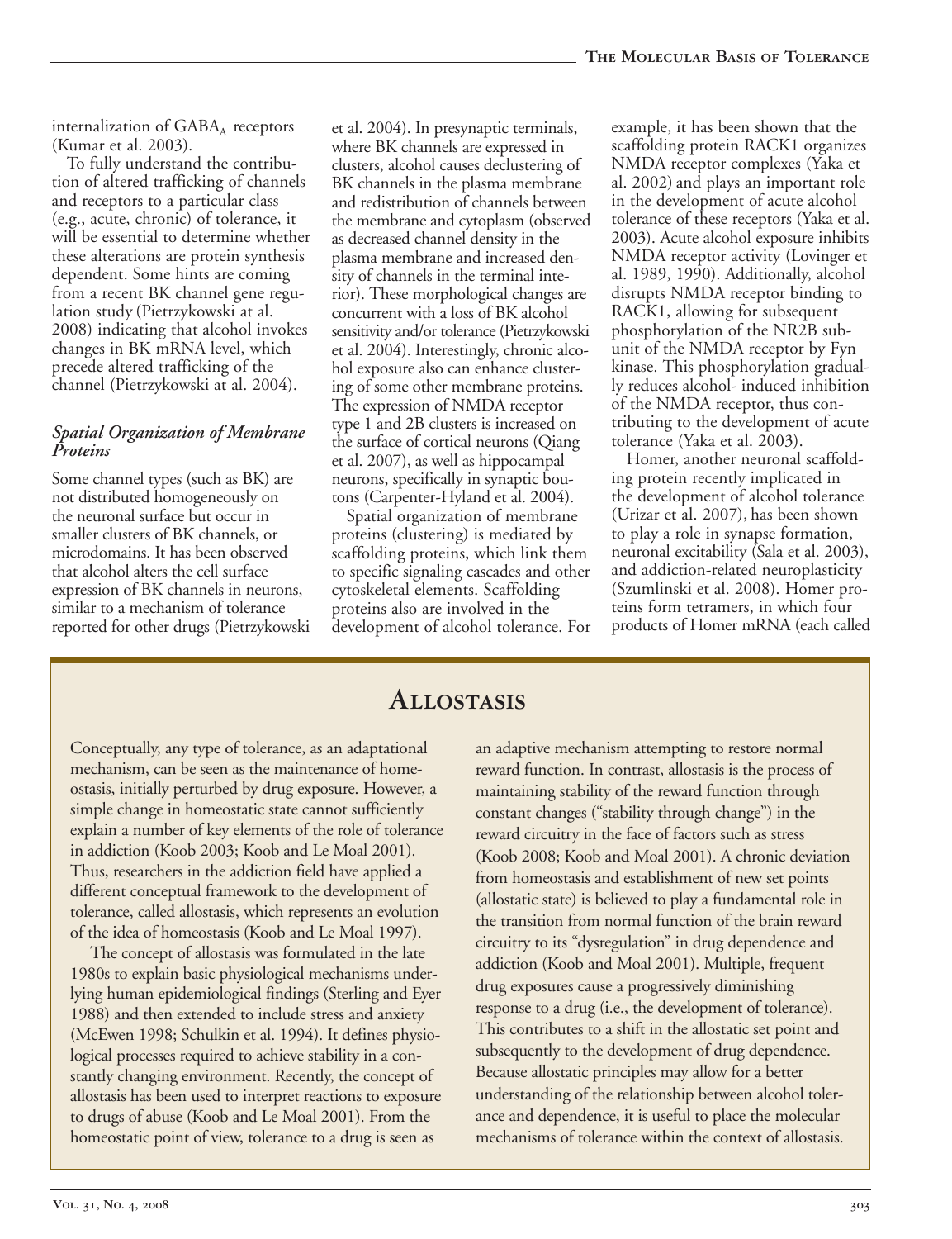a monomer) create a single functional structure. Each Homer tetramer provides a cytoplasmic framework for receptors and channels on the plasma membrane and links them to important components inside the cell, such as intracellular messenger systems and other scaffolding proteins (Duncan et

al. 2005; Sala et al. 2001). They also are part of the NMDA receptor complex (Shiraishi et al. 2003; Xiao et al. 2000), and deletion of *Homer2* decreases the amount of NMDA NR2B subunit on the cell surface (Szumlinski et al. 2005; Urizar et al. 2007).

The role of Homer in alcohol tolerance has been suggested by recent fruit fly (*D. melanogaster*) studies (Urizar et al. 2007). Mutant flies without functional Homer do not develop behavioral rapid tolerance, indicating an essential role for this protein in this particular type of tolerance. Moreover, rapid tolerance is "rescued" (meaning the ability to develop tolerance is maintained) by expression of wild-type Homer in neurons, specifically in a subset of neurons in the ellipsoid body located in the head, which are involved in higher control of locomotor activity such as walking and leg coordination (Martin et al. 1999). The role of Homer in other classes of tolerance has not yet been determined. An especially important research goal would be to determine whether similar mechanisms might be observed also in the mammalian system.

RACK1 and Homer proteins are scaffolding elements and, as such, are tightly bound to the actin cytoskeleton (Fagni at al. 2002; Shiraishi et al. 1999; Usui et al. 2003; Won et al. 2001). Actin fibers form a complex meshwork in the cell and constantly and quickly are remodeled in response to internal and external cues (Ethell and Pasquale 2005). Altered actin dynamics recently have been linked to alcohol tolerance (Offenhauser et al. 2006). In wild-type mice, acute alcohol exposure causes significant loss of filamentous actin in neurons (Offenhauser et al. 2006), presumably by targeting epidermal growth factor receptor pathway substrate

(Eps8), a member of the protein family regulating actin polymerization. This alcohol-related loss of actin can be reversed quickly by washing the drug away (Offenhauser et al. 2006). In animals lacking Eps8, actin stability is enhanced, causing resistance to the destabilizing effects of alcohol. Additionally, Eps8 association with the NMDA receptor complex is thought to play a role in the development of molecular acute tolerance, as well as behavioral acute tolerance to the intoxicating effects of alcohol (Offenhauser et al. 2006). An obvious question is how these effects on actin contribute to rapid or chronic tolerance in mice.

To date, molecular mechanisms regulating protein cell surface expression seem to be involved in the development of specific classes of alcohol tolerance (i.e., rapid tolerance is linked to the Homer protein; acute tolerance to actin and RACK1). More research is needed to determine whether these molecules also contribute to other classes of tolerance and if they are molecular markers for specific classes of tolerance.

## **Effects on Protein Dynamics**

## *Epigenetics*

Epigenetics refers to heritable changes in gene expression without alterations in the DNA sequence. In addition to alcohol's more direct effects on membrane and associated proteins, it also can affect upstream processes controlling channel production (namely, transcription and translation), including epigenetic influences on gene expression. Several molecular mechanisms of epigenetic regulation of gene expression exist. Some epigenetic mechanisms take place in the nucleus (DNA methylation, posttranscriptional modifications of histones, chromatin remodeling), whereas others occur in the cytoplasm (mRNA processing). There is growing evidence that at least some of these epigenetic mechanisms are involved in the

development of tolerance, as described below.

*Epigenetic Cytoplasmic Mechanisms.* Alcohol is known to modify mRNA expression of many different proteins (Hoffman and Tabakoff 2005; Kerns and Miles 2008), including the BK channel pore-forming  $\alpha$ -subunit (Pietrzykowski et al. 2008). Typically, the  $\alpha$ -subunit of the BK channel undergoes alternative splicing, giving rise to a number of final transcripts varying in their exonal structure (Fury et al. 2002). Researchers recently have discovered that different BK channel transcripts encode channels with different alcohol sensitivities (Kerns and Miles 2008; Pietrzykowski et al. 2008). BK channels containing an insert encoded by an alternatively spliced exon called ALCOREX are highly potentiated by alcohol, whereas others containing an insert encoded by an alternatively spliced exon called STREX are insensitive to alcohol (Pietrzykowski et al. 2008). Pietrzykowski and colleagues (2008) found that alcohol causes remodeling of the BK channel transcript landscape by regulating the stability of a subset of these transcripts, such that the relative number of transcripts encoding highly sensitive channels are decreased, whereas that of transcripts encoding less sensitive channel proteins are increased, consistent with tolerance. Differential regulation of transcript stability occurs via a microRNA-based pathway.

′ 9–binding site in their 3 untranslated ′ region (3 UTR) (Pietrzykowski et MicroRNAs are recently discovered, small, noncoding RNA molecules regulating mRNA and protein expression (Ambros 2001, 2004). Alcohol exposure specifically upregulates one microRNA species, miR-9, which subsequently binds to selected BK mRNA transcripts containing a miRal. 2008). This binding destabilizes transcripts with miR-9 complementarity and causes their degradation. By this mechanism, the number of transcripts is reduced and their absolute and relative amounts are altered. The overall effect is a change in the contribution of each transcript product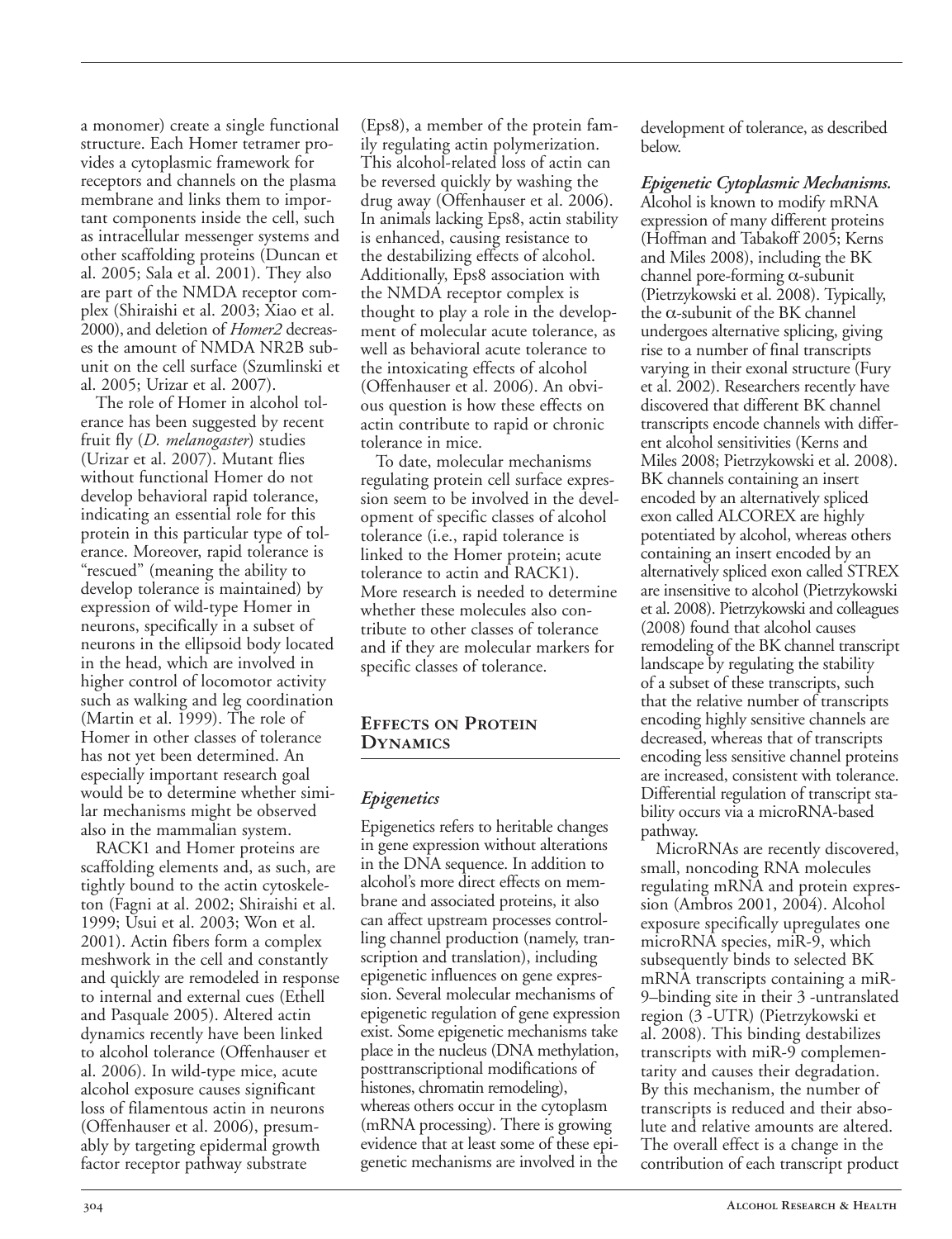to BK channel assembly, causing an increase in the representation of alcohol-tolerant channels.

Thus, alcohol regulates gene expression using a microRNA-based mechanism. For the outcome of this regulation to be evident, new protein must be translated from modified transcripts, and delivered to its functional home. Because this process will take time, this mechanism is unlikely to contribute to acute tolerance and is more likely to play a role in rapid and chronic tolerance, which are both protein synthesis dependent in mammals. Contribution of this epigenetic mechanism to protein synthesis– independent types of tolerance, like acute or rapid tolerance in flies, is unlikely.

Alcohol regulation via a miR-9– dependent mechanism has the potential for a wide-ranging role in plasticity because many potential miR-9 targets also are regulated by alcohol (Pietrzykowski et al. 2008). The role of other small, noncoding RNAs in alcohol tolerance has not yet been addressed. However, there is growing evidence that many other microRNA species also are regulated by alcohol (Sathyan et al. 2007). Thus, further studies are warranted to determine the important role of these newly appreciated regulatory molecules in the development of alcohol tolerance.

## *Epigenetic Nuclear Mechanisms.*

Epigenetic nuclear mechanisms also have been implicated recently in the development of alcohol tolerance, using a fruit fly homolog of the BK channel (*Slowpoke, Slo*) as a model (Wang et al. 2007). Gene transcription is regulated by chromatin structure via posttranslational modifications (e.g., acetylation) of chromatin core proteins known as histones. Acetylation of histones weakens the association between histones and DNA, allowing binding of a transcriptosome complex to gene promoter regions, and subsequent transcription (Gregory et al. 2001).

Brief exposure to alcohol causes increased *Slo* gene expression in the central nervous system of *Drosophila* (Cowmeadow et al. 2006). Enhanced

expression of the *Slo* gene is mediated by increased histone acetylation within the *Slo* promoter region. Blocking of histone deacetylation by inhibition of histone deacetylase has a similar effect, confirming the involvement of this epigenetic pathway in the regulation of *Slo* gene expression. This mechanism exposes the *Slo* promoter to the cAMP response element-binding protein (CREB). CREB binding to the *Slo* promoter region enhances *Slo* gene transcription. Thus, activation of this pathway leads to changes in *Slo* protein expression, which contributes to the development of tolerance (Wang et al. 2007). Change in *Slo* expression can be seen as an attempt to maintain "stability through change" in accord with an allostatic mode of adaptation.

## *Genetics of Tolerance*

Invertebrate models also are extensively used to determine links between genes and behavior, including the development of tolerance to alcohol. The *Slo* gene is one of the best examples of this link. It has been shown in both fruit fly and worm (*C. elegans*) that the behavioral response to alcohol is modified by targeting *Slo* channel function. In *Drosophila*, overexpression of *Slo* in neurons produces a phenotype mimicking alcohol tolerance. A neuron-specific loss-of-function mutation of *Slo* produces fruit flies unable to develop rapid tolerance to alcohol (Cowmeadow et al. 2005, 2006; Ghezzi et al. 2004). Similar observations have been made in worms in *Slo's* acute response to alcohol (Davies et al. 2003). These results suggest that the establishment of a new set point for *Slo* channel expression is important in the development of tolerance to alcohol.

Fruit fly studies provide evidence for the involvement of a number of molecules and systems in the development of tolerance. Fruit flies containing a loss-of-function mutation in the gene encoding tyramine βhydroxylase are unable to synthesize octopamine (an invertebrate analog of vertebrate's noradrenaline) and have a diminished ability to develop rapid tolerance to alcohol (Scholz et al. 2000). Therefore, these results suggest the involvement of the noradrenergic system in the development of tolerance. Indeed, researchers have suggested a role for the adrenergic system in alcohol tolerance in mammals. In mice, the destruction of noradrenergic systems in brain by intraventricular injection of 6 hydroxydopamine prevents the development of chronic tolerance to alcohol (Ritzmann and Tabakoff 1976; Tabakoff and Ritzmann 1977; Tabakoff et al. 1977, 1986). Interestingly, mutant flies with defective biosynthesis of octopamine display reductions in rapid tolerance only, whereas chronic tolerance is unchanged (Berger et al. 2004).

A newly described gene (*Hangover*) has been found to contribute to the development of rapid tolerance to alcohol in fruit flies (Scholz et al. 2005). *Hangover* loss-of-function mutant flies show significantly reduced tolerance to alcohol compared with wildtype flies. Alcohol does not change *Hangover* expression. The exact role of the *Hangover* protein is unknown, although the predicted *Hangover* protein structure suggests its role in transcription. Thus, it is possible that alcohol, via the *Hangover* protein, can modulate transcription of other genes involved in the development of tolerance to alcohol. *Hangover* mutant flies also are defective in their response to environmental stress, supporting an important role for stress in the development of alcohol addiction and tolerance (see recent review by Koob 2008). Recent genetic studies suggest a role for *Hangover* in the development of alcoholism in humans. A single-nucleotide polymorphism in the human ortholog of *Hangover* (ZNF699) recently was correlated with alcohol dependence in Irish populations (Riley et al. 2006).

Other fruit fly screens point to additional genes and pathways that can contribute to the development of alcohol tolerance (Berger et al. 2008). Berger and colleagues (2008) screened 60 long-term memory mutants and discovered that several of these mutants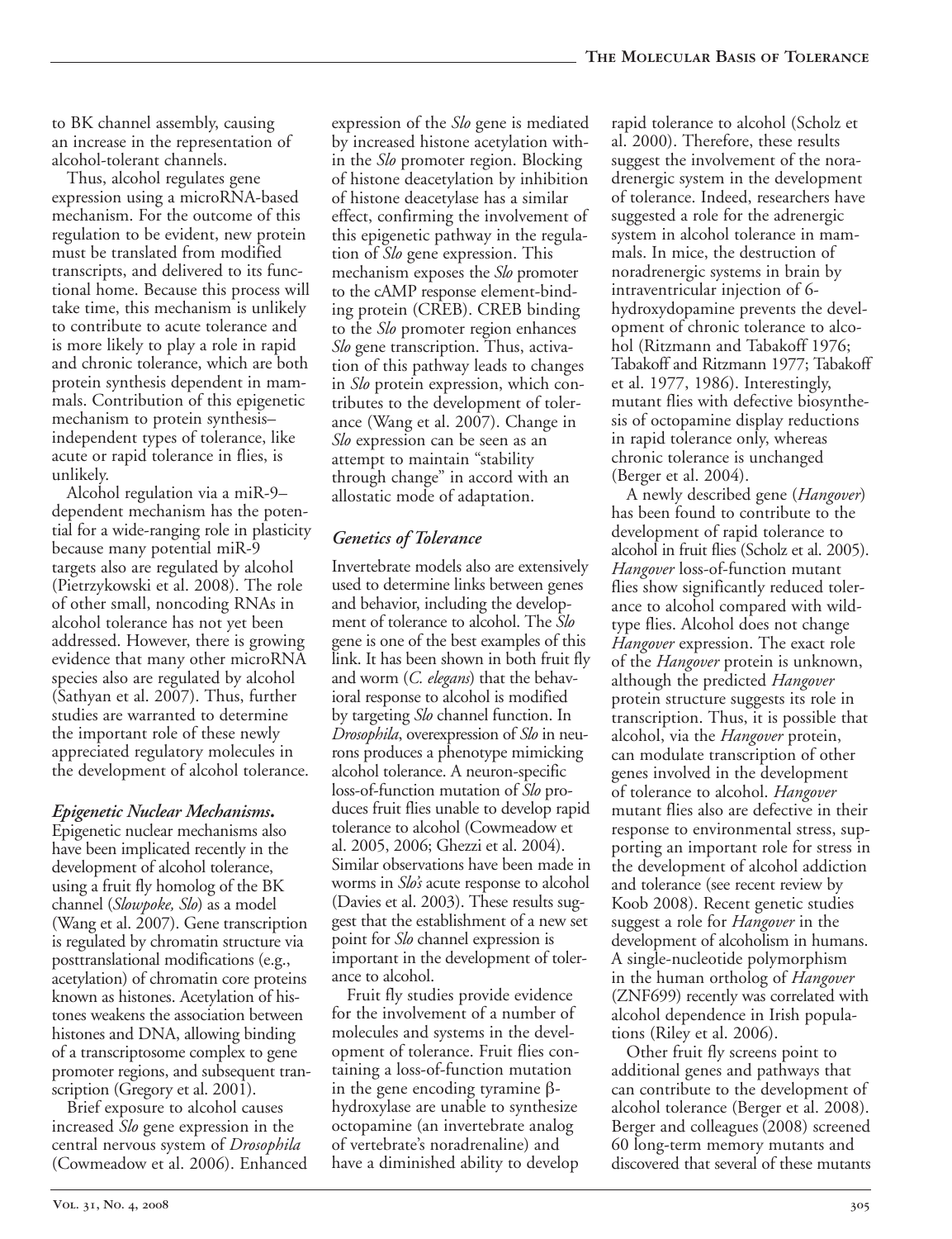display reduced rapid tolerance, others show decreased chronic tolerance, and one mutant demonstrates increased chronic tolerance.

New data also are coming from vertebrate studies providing insights into genetic influences on alcohol tolerance and also indicating that different types of tolerance can be genetically determined. Recent microarray analysis has identified at least eight candidate genes important for the development of acute tolerance to alcohol using inbred strains of mice (Hu et al. 2008). Moreover, another mouse study (Radcliffe et al. 2006) suggests that genetic factors influencing acute tolerance can play a major role in the development of rapid tolerance. Finally, successful breeding of mice displaying high and low rapid tolerance provided evidence for both a genetic contribution to rapid tolerance and for a genetic link between rapid and chronic tolerance (Rustay and Crabbe 2004). Further elucidation of these types of genetic influences underlying alcohol-relevant phenotypes may help to define the molecular elements of allostasis important in the development of different classes of tolerance.

## **Summary**

Work from a number of laboratories has highlighted novel molecular mechanisms underlying the development of tolerance to alcohol. An emerging model indicates that multiple, complex, and intertwined molecular pathways contribute to the development of different classes of tolerance to alcohol.

Tolerance typically is divided into three functional categories (acute, rapid, and chronic), but determining precisely which molecular underpinning underlies which class of tolerance (or if they are exclusive) can be difficult. There are multiple steps that can influence the response of surface proteins to alcohol, from gene transcription in the nucleus, to cytoplasmic regulation, to final expression in the plasma membrane. These steps are interlocked and sometimes diffi-

cult to separate and should be seen as a "continuum" rather than completely independent entities. As described here, all of these steps, including posttranslational modifications of proteins existing in the plasma membrane, their interactions with the lipid microenvironment, association with auxiliary proteins and cytoskeleton, trafficking, regulation of mRNA stability, and epigenetic and genetic mechanisms, contribute to the development of tolerance (see the sidebar for an outline of these mechanisms). Many more experiments need to be performed to determine the exact molecular mechanisms of each type of tolerance to alcohol and ultimately to define a molecular switch (or switches) allowing for transition from one type of tolerance to another. So far, one general conclusion seems to be that mechanisms which do not involve protein synthesis are related to acute tolerance in mammals and acute and rapid tolerance in fruit flies, whereas mechanisms upstream of protein synthesis are involved in rapid tolerance in mammals and in chronic tolerance in both mammals and fruit flies.

Importantly, each of these molecular mechanisms can be envisioned to contribute to a well-balanced set point according to allostatic principles. Alcohol exposure creates a new balance at each step, maintaining "stability through change." It is likely that alcohol can trigger these mechanisms simultaneously and that the central nervous systemadapts to alcohol by dynamic interaction of these mechanisms. This integrated reaction provides the molecular bases for allostatic changes associated with the development of alcohol tolerance.

The molecular underpinnings of tolerance described in this review, including membrane lipids, regulatory RNA molecules, and channel protein subunits, may provide potential therapeutic targets for alcoholism treatment. However, a rational approach to drug development will be facilitated by a clearer understanding of the relationship between molecular tolerance and the elements of addiction, such as

dependency and craving, which have not been addressed in this review. ■

## **Financial Disclosure**

The authors declare that they have no competing financial interests.

#### **References**

ALIOUA, A.; LU, R.; KUMAR, Y.; ET AL*.* Slo1 caveolin-binding motif, a mechanism of caveolin-1-Slo1 interaction regulating Slo1 surface expression. *Journal of Biological Chemistry* 283:4808–4817, 2008. PMID: 18079116

BERGER, K.H.; HEBERLEIN, U.; AND MOORE, M.S. Rapid and chronic: Two distinct forms of ethanol tolerance in Drosophila. *Alcoholism: Clinical and Experimental Research* 28:1469–1480, 2004. PMID: 15597078

BERGER, K.H.; KONG, E.C.; DUBNAU, J. ET. AL. Ethanol sensitivity and tolerance in long-term memory mutants of Drosophila melanogaster. *Alcoholism: Clinical and Experimental Research* 32:895–908, 2008. PMID: 18435628

BRODIE, M.S.; SCHOLZ, A.; WEIGER, T.M.; AND DOPICO, A.M. Ethanol interactions with calciumdependent potassium channels. *Alcoholism: Clinical and Experimental Research* 31:1625–1632, 2007. PMID: 17850640

CAGETTI, E.; LIANG, J.; SPIGELMAN, I.; AND OLSEN, R.W. Withdrawal from chronic intermittent ethanol treatment changes subunit composition, reduces synaptic function, and decreases behavioral responses to positive allosteric modulators of GABAA receptors. *Molecular Pharmacology* 63:53–64, 2003. PMID: 12488536

CARPENTER-HYLAND, E.P.; WOODWARD, J.J.; AND CHANDLER, L.J. Chronic ethanol induces synaptic but not extrasynaptic targeting of NMDA receptors. *Journal of Neuroscience* 24:7859–7868, 2004. PMID: 15356198

CHANDLER, L.J.; HARRIS, R.A.; AND CREWS, F.T. Ethanol tolerance and synaptic plasticity. *Trends in Pharmacological Sciences* 19:491–495, 1998. PMID: 9871410

CHIN, J.H., AND GOLDSTEIN, D.B. Drug tolerance in biomembranes: A spin label study of the effects of ethanol. *Science* 196:684–685, 1977. PMID: 193186

CHIN, J.H.; PARSONS, L.M.; AND GOLDSTEIN, D.B. Increased cholesterol content of erythrocyte and brain membranes in ethanol-tolerant mice. *Biochimica et Biophysica Acta* 513:358–363, 1978. PMID: 718898

COWMEADOW, R.B.; KRISHNAN, H.R.; AND ATKINSON, N.S. The slowpoke gene is necessary for rapid ethanol tolerance in Drosophila. *Alcoholism:*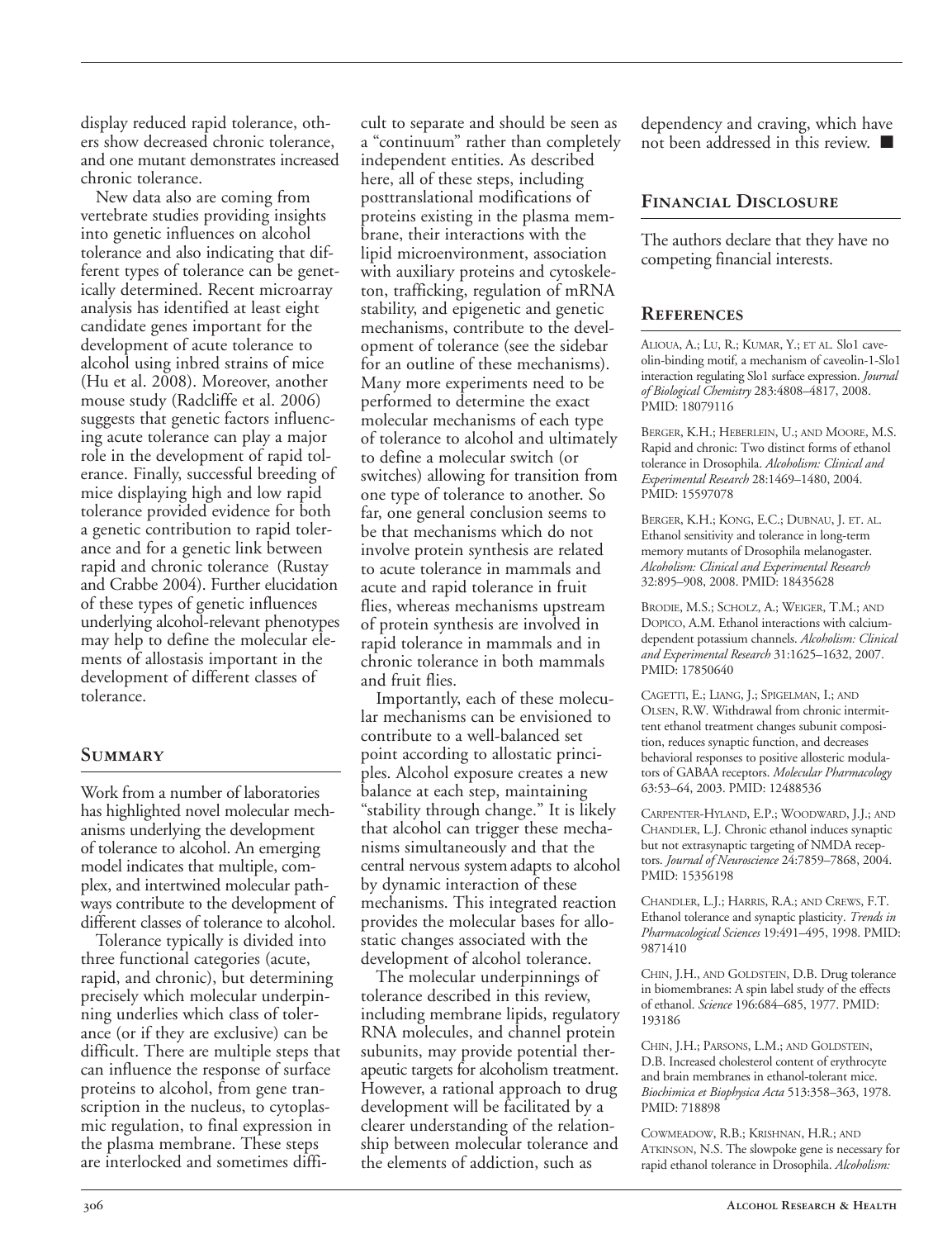*Clinical and Experimental Research* 29:1777–1786, 2005. PMID: 16269907

COWMEADOW, R.B.; KRISHNAN, H.R.; GHEZZI, A.; ET AL. Ethanol tolerance caused by slowpoke induction in Drosophila. *Alcoholism: Clinical and Experimental Research* 30:745–753, 2006. PMID: 16634842

CRABBE, J.C.; RIGTER, H.; UIJLEN, J.; AND STRIJBOS, C. Rapid development of tolerance to the hypothermic effect of ethanol in mice. *Journal of Pharmacology and Experimental Therapeutics* 208:128– 133, 1979. PMID: 759607

CROWLEY, J.J.; TREISTMAN, S.N.; AND DOPICO, A.M. Cholesterol antagonizes ethanol potentiation of human brain BKCa channels reconstituted into phospholipid bilayers. *Molecular Pharmacology* 64:365–372, 2003. PMID: 12869641

DAVIES, A.G.; PIERCE-SHIMOMURA, J.T.; KIM, H.; ET AL. A central role of the BK potassium channel in behavioral responses to ethanol in C. elegans. *Cell* 115:655–666, 2003. PMID: 14675531

DOLGANIUC, A.; BAKIS, G.; KODYS, K.; ET AL. Acute ethanol treatment modulates Toll-like receptor-4 association with lipid rafts. *Alcoholism: Clinical and Experimental Research* 30:76–85, 2006. PMID: 16433734

DOPICO, A.M.; ANANTHARAM, V.; AND TREISTMAN, S.N. Ethanol increases the activity of  $Ca<sup>(++</sup>)-dependent K<sup>+</sup> (mslo) channels: Functional$ interaction with cytosolic Ca++. *Journal of Pharmacology and Experimental Therapeutics* 284:258–268, 1998. PMID: 9435186

DOPICO, A.M., AND TIGYI, G.J. A glance at the structural and functional diversity of membrane lipids. *Methods in Molecular Biology* 400:1–13, 2007. PMID: 17951723

DOPICO, A.M.; CHU, B.; LEMOS, J.R.; AND TREISTMAN, S.N. Alcohol modulation of calciumactivated potassium channels. *Neurochemistry International* 35:103–106, 1999. PMID: 10405993

DOPICO, A.M.; LEMOS, J.R.; AND TREISTMAN, S.N. Ethanol increases the activity of large conductance,  $Ca(2^{+})$ -activated  $K^{+}$  channels in isolated neurohypophysial terminals. *Molecular Pharmacology* 49:40–48, 1996. PMID: 8569710

DUNCAN, R.S.; HWANG, S.Y.; AND KOULEN, P. Effects of Vesl/Homer proteins on intracellular signaling. *Experimental Biology and Medicine (Maywood)* 230:527–535, 2005. PMID: 16118402

ELLINGSON, J.S.; TARASCHI, T.F.; WU, A.; ET AL. Cardiolipin from ethanol-fed rats confers tolerance to ethanol in liver mitochondrial membranes. *Proceedings of the National Academy of Sciences of the United States of America* 85:3353–3357, 1988. PMID: 3368447

ETHELL, I.M., AND PASQUALE, E.B. Molecular mechanisms of dendritic spine development and remodeling. *Progress in Neurobiology* 75:161–205, 2005. PMID: 15882774

FAGNI, L.; WORLEY, P.F.; AND ANGO, F. Homer as both a scaffold and transduction molecule. *Science's* *STKE: Signal Transduction Knowledge Environment* 2002(137):RE8, 2002. PMID: 12072556

FAINGOLD, C.L.; N'GOUEMO, P.; AND RIAZ, A. Ethanol and neurotransmitter interactions: From molecular to integrative effects. *Progress in Neurobiology* 55:509–535, 1998. PMID: 9670216

FEINBERG-ZADEK, P.L., AND TREISTMAN, S.N. Beta-subunits are important modulators of the acute response to alcohol in human BK channels. *Alcoholism: Clinical and Experimental Research* 31:737–744, 2007. PMID: 17391339

FOLLESA, P., AND TICKU, M.K. Chronic ethanol treatment differentially regulates NMDA receptor subunit mRNA expression in rat brain. *Brain Research. Molecular Brain Research* 29:99–106, 1995. PMID: 7770006

FOLLESA, P., AND TICKU, M.K. Chronic ethanolmediated up-regulation of the N-methyl-D-aspartate receptor polypeptide subunits in mouse cortical neurons in culture. *Journal of Biological Chemistry* 271:13297–13299, 1996. PMID: 8663153

FURY, M.; MARX, S.O.; AND MARKS, A.R. Molecular BKology: The study of splicing and dicing. *Science's STKE: Signal Transduction Knowledge Environment* 2002:E12, 2002. PMID: 11891347

GHEZZI, A.; AL-HASAN, Y.M.; LARIOS, L.E.; ET AL. slo K+ channel gene regulation mediates rapid drug tolerance. *Proceedings of the National Academy of Sciences of the United States of America* 101: 17276–17281, 2004. PMID: 15569939

GREFFRATH,W.; MARTIN, E.; REUSS, S.; AND BOEHMER, G. Components of after-hyperpolarization in magnocellular neurones of the rat supraoptic nucleus in vitro. *Journal of Physiology* 513(Pt. 2) :493–506, 1998. PMID: 9806998

GREGORY, P.D.; WAGNER, K.; AND HORZ,W. Histone acetylation and chromatin remodeling. *Experimental Cell Research* 265:195–202, 2001. PMID: 11302684

GRIEVE, S.J., AND LITTLETON, J.M. The rapid development of functional tolerance to ethanol by mice. *Journal of Pharmacy and Pharmacology* 31: 605–610, 1979. PMID: 41062

GRUNNET, M., AND KAUFMANN, W.A. Coassembly of big conductance Ca2<sup>+-</sup>activated K<sup>+</sup> channels and L-type voltage-gated Ca2<sup>+</sup> channels in rat brain. *Journal of Biological Chemistry* 279:36445– 36453, 2004. PMID: 15210719

HARRIS, R.A.; MCQUILKIN, S.J.; PAYLOR, R.; ET AL. Mutant mice lacking the gamma isoform of protein kinase C show decreased behavioral actions of ethanol and altered function of gammaaminobutyrate type A receptors. *Proceedings of the National Academy of Sciences of the United States of America* 92:3658–3662, 1995. PMID: 7731960

HARRIS, R.A.; TRUDELL, J.R.; AND MIHIC, S.J. Ethanol's molecular targets. *Science Signalling* 1(28):re7, 2008. PMID: 18632551

HIGGINS, J.J.; HAO, J.; KOSOFSKY, B.E.; AND RAJADHYAKSHA, A.M. Dysregulation of large-conductance Ca(2+)-activated K  $(+)$  channel expression in nonsyndromal mental retardation due to a cereblon p.R419X mutation. *Neurogenetics* 9:219–223, 2008. PMID: 18414909

HOFFMAN, P.L., AND TABAKOFF, B. Mechanisms of alcohol tolerance. *Alcohol and Alcoholism* 24:251– 252, 1989. PMID: 2757699

HOFFMAN, P., AND TABAKOFF, B. Gene expression in animals with different acute responses to ethanol. *Addiction Biology* 10:63–69, 2005. PMID: 15849020

HU, X.J., AND TICKU, M.K. Chronic ethanol treatment upregulates the NMDA receptor function and binding in mammalian cortical neurons. *Brain Research. Molecular Brain Research* 30:347–356, 1995. PMID: 7637584

HU, W.; SABA, L.; KECHRIS, K.; ET AL. Genomic insights into acute alcohol tolerance. *Journal of Pharmacology and Experimental Therapeutics* 326:792–800, 2008. PMID: 18550690

ISACSON, C.K.; LU, Q.; KARAS, R.; AND COX, D.H. RACK1 is a BKCa channel binding protein. *American Journal of Physiology. Cell Physiology* 292:C1459–C1466, 2007. PMID: 17166942

JO, S.; LEE, K.H.; SONG, S.; ET AL. Identification and functional characterization of cereblon as a binding protein for large-conductance calcium-activated potassium channel in rat brain. *Journal of Neurochemistry* 94:1212–1224, 2005. PMID: 16045448

JORGENSEN, H.A.; BERGE, O.G.; AND HOLE, K. Learned tolerance to ethanol in a spinal reflex separated from supraspinal control. *Pharmacology, Biochemisty, and Behavior* 22:293–295, 1985. PMID: 3983220

KALANT, H. Research on tolerance: What can we learn from history? *Alcoholism: Clinical and Experimental Research* 22:67–76, 1998. PMID: 9514287

KERNS, R.T., AND MILES, M.F. Microarray analysis of ethanol-induced changes in gene expression. *Methods in Molecular Biology* 447:395–410, 2008. PMID: 18369932

KNOTT, T.K.; DOPICO, A.M.; DAYANITHI, G.; ET AL. Integrated channel plasticity contributes to alcohol tolerance in neurohypophysial terminals. *Molecular Pharmacology* 62:135–142, 2002. PMID: 12065764

KOOB, G.F. A role for brain stress systems in addiction. *Neuron* 59:11–34, 2008. PMID: 18614026

KUMAR, S.; FLEMING, R.L.; AND MORROW, A.L. Ethanol regulation of γaminobutyric acid A receptors: Genomic and nongenomic mechanisms. *Pharmacology & Therapeutics* 101:211–226, 2004. PMID: 15031000

KUMAR, S.; KRALIC, J.E.; O'BUCKLEY, T.K.; ET AL. Chronic ethanol consumption enhances internalization of alpha1 subunit-containing GABAA receptors in cerebral cortex. *Journal of Neurochemistry* 86:700–708, 2003. PMID: 12859683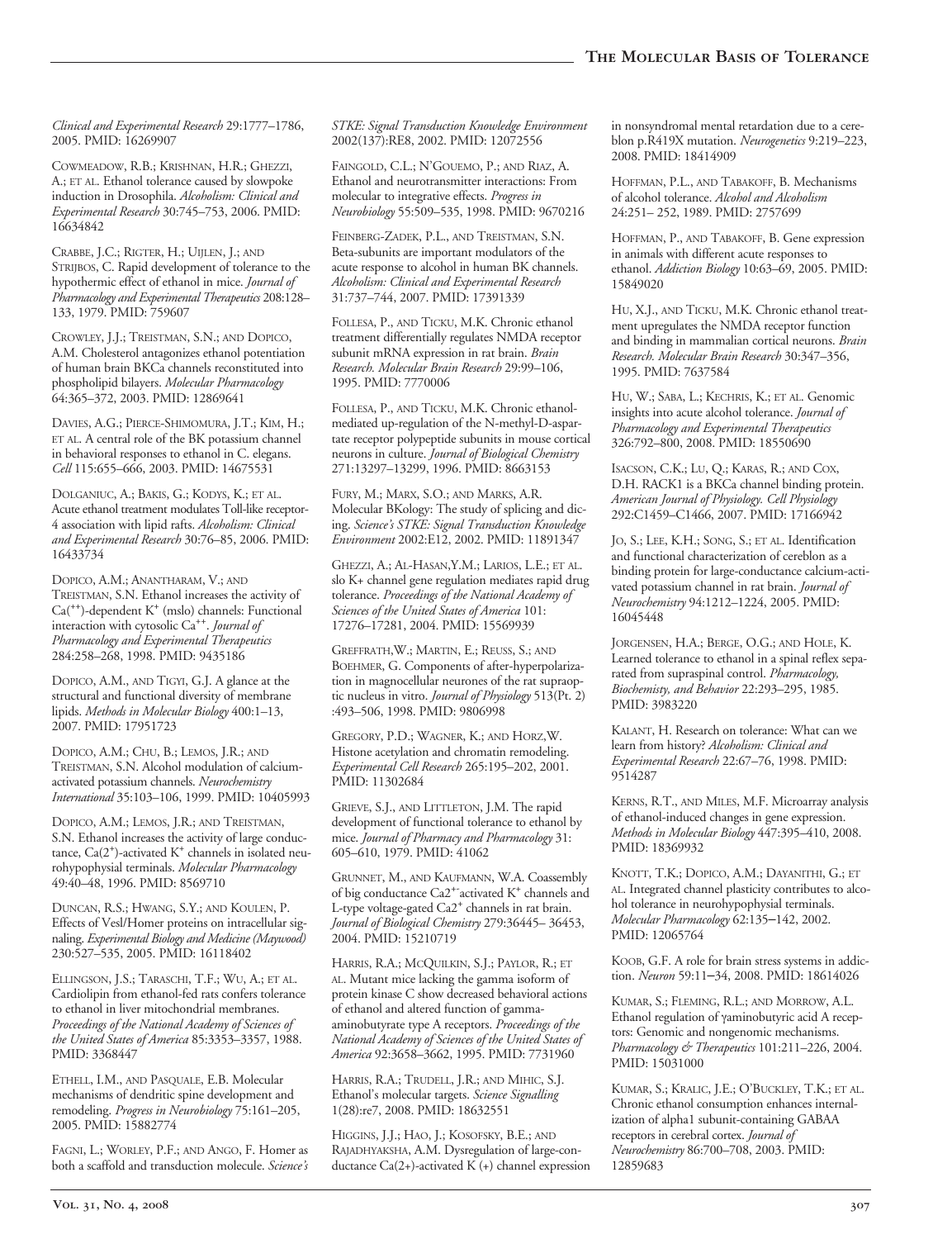LEBLANC, A.E.; GIBBINS, R.J.; AND KALANT, H. Generalization of behaviorally augmented tolerance to ethanol, and its relation to physical dependence. *Psychopharmacologia* 44:241–246, 1975. PMID: 1239781

LIANG, J.; SURYANARAYANAN, A.; ABRIAM, A.; ET AL. Mechanisms of reversible GABAA receptor plasticity after ethanol intoxication. *Journal of Neuroscience* 27:12367–12377, 2007. PMID: 17989301

LIU, G.; SHI, J.; YANG, L.; ET AL*.* Assembly of a Ca2+-dependent BK channel signaling complex by binding to beta2 adrenergic receptor. *EMBO Journal* 23:2196–2205, 2004. PMID: 15141163

LOANE, D.J.; HICKS, G.A.; PERRINO, B.A.; AND MARRION, N.V. Inhibition of BK channel activity by association with calcineurin in rat brain. *European Journal of Neuroscience* 24:433–441, 2006. PMID: 16903851

LOVINGER, D.M.; WHITE, G.; AND WEIGHT, F.F. Ethanol inhibits NMDA-activated ion current in hippocampal neurons. *Science* 243:1721–1724, 1989. PMID: 2467382

LOVINGER, D.M.; WHITE, G.; AND WEIGHT, F.F. NMDA receptor-mediated synaptic excitation selectively inhibited by ethanol in hippocampal slice from adult rat. *Journal of Neuroscience* 10: 1372–1379, 1990. PMID: 2158533

MACDONALD, S.H.; RUTH, P.; KNAUS, H.G.; AND SHIPSTON, M.J. Increased large conductance calcium-activated potassium (BK) channel expression accompanied by STREX variant downregulation in the developing mouse CNS. *BMC Developmental Biology* 6:37, 2006. PMID: 16872513

MARRION, N.V., AND TAVALIN, S.J. Selective activation of Ca2<sup>+-</sup>activated K<sup>+</sup> channels by co-localized Ca2<sup>+</sup> channels in hippocampal neurons. *Nature* 395:900–905, 1998. PMID: 9804423

MARTIN, G.; PUIG, S.; PIETRZYKOWSKI, A.; ET AL*.* Somatic localization of a specific large-conductance calcium-activated potassium channel subtype controls compartmentalized ethanol sensitivity in the nucleus accumbens. *Journal of Neuroscience* 24:6563–6572, 2004. PMID: 15269268

MARTIN, G.E.; HENDRICKSON, L.M.; PENTA, K.L.; ET AL. Identification of a BK channel auxiliary protein controlling molecular and behavioral tolerance to alcohol. *Proceedings of the National Academy of Sciences of the United States of America*. 105:17543–17548, 2008. PMID: 18981408

MARTIN, J.R.; RAABE, T.; AND HEISENBERG, M. Central complex substructures are required for the maintenance of locomotor activity in Drosophila melanogaster. *Journal of Comparative Physiology A: Sensory, Neural, and Behavioral Physiology* 185: 277–288, 1999. PMID: 10573866

MARUTHA RAVINDRAN, C.R., AND TICKU, M.K. Tyrosine kinase phosphorylation of GABAA receptor subunits following chronic ethanol exposure of cultured cortical neurons of mice. *Brain Research* 1086:35–41, 2006. PMID: 16580644

MEREDITH, A.L.; WILER, S.W.; MILLER, B.H.; ET AL. BK calcium-activated potassium channels regulate circadian behavioral rhythms and pacemaker output. *Nature Neuroscience* 9:1041–1049, 2006. PMID: 16845385

MIRANDA, P.; DE LA PENA, P.; GOMEZ-VARELA, D.; AND BARROS, F. Role of BK potassium channels shaping action potentials and the associated  $[Ca(2+)](i)$  oscillations in GH(3) rat anterior pituitary cells. *Neuroendocrinology* 77:162–176, 2003. PMID: 12673050

MORRIS, R.; COX, H.; MOMBELLI, E.; AND QUINN, P.J. Rafts, little caves and large potholes: How lipid structure interacts with membrane proteins to create functionally diverse membrane environments. *Subcellular Biochemistry* 37:35–118, 2004. PMID: 15376618

NOBLE, K.; ZHANG, J.; AND WRAY, S. Lipid rafts, the sarcoplasmic reticulum and uterine calcium signalling: An integrated approach. *Journal of Physiology* 570:29–35, 2006. PMID: 16239270

OFFENHÄUSER, N.; CASTELLETTI, D.; MAPELLI, L.; ET AL*.* Increased ethanol resistance and consumption in Eps8 knockout mice correlates with altered actin dynamics. *Cell* 127:213–226, 2006. PMID: 17018287

PIETRZYKOWSKI, A.Z.; MARTIN, G.E.; PUIG, S.I.; ET AL. Alcohol tolerance in large-conductance, calcium-activated potassium channels of CNS terminals is intrinsic and includes two components: Decreased ethanol potentiation and decreased channel density. *Journal of Neuroscience* 24:8322–8332, 2004. PMID: 15385615

PIETRZYKOWSKI, A.Z.; FRIESEN, R.M.; MARTIN, G.E.; ET AL*.* Posttranscriptional regulation of BK channel splice variant stability by miR-9 underlies neuroadaptation to alcohol. *Neuron* 59:274–287, 2008. PMID: 18667155

PIKE, L.J. Lipid rafts: Heterogeneity on the high seas. *Biochemical Journal* 378(Pt 2):281–292, 2004. PMID: 14662007

QIANG, M.; DENNY, A.D.; AND TICKU, M.K. Chronic intermittent ethanol treatment selectively alters N-methyl-D-aspartate receptor subunit surface expression in cultured cortical neurons. *Molecular Pharmacology* 72:95–102, 2007. PMID: 17440117

RADCLIFFE, R.A.; FLOYD, K.L.; AND LEE, M.J. Rapid ethanol tolerance mediated by adaptations in acute tolerance in inbred mouse strains. *Pharmacology*, *Biochemistry, and Behavior* 84:524–534, 2006. PMID: 16899285

RILEY, B.P.; KALSI, G.; KUO, P.H.; ET AL*.* Alcohol dependence is associated with the ZNF-699 gene, a human locus related to Drosophila hangover, in the Irish Affected Sib Pair Study of Alcohol Dependence (IASPSAD) sample. *Molecular Psychiatry* 11:1025–1031, 2006. PMID: 16940975

RITZMANN, R.F., AND TABAKOFF, B. Dissociation of alcohol tolerance and dependence. *Nature* 263: 418–420, 1976. PMID: 987546

RUSTAY, N.R., AND CRABBE, J.C. Genetic analysis of rapid tolerance to ethanol's incoordinating effects in mice: Inbred strains and artificial selection. *Behavior Genetics* 34:441–451, 2004. PMID: 15082941

SALA, C.; FUTAI, K.; YAMAMOTO, K.; ET AL*.* Inhibition of dendritic spine morphogenesis and synaptic transmission by activity-inducible protein Homer1a. *Journal of Neuroscience* 23:6327–6337, 2003. PMID: 12867517

SALA, C.; PIËCH, V.; WILSON, N.R.; ET AL*.* Regulation of dendritic spine morphology and synaptic function by Shank and Homer. *Neuron* 31:115–130, 2001. PMID: 11498055

SATHYAN, P.; GOLDEN, H.B.; AND MIRANDA, R.C. Competing interactions between micro-RNAs determine neural progenitor survival and proliferation after ethanol exposure: Evidence from an ex vivo model of the fetal cerebral cortical neuroepithelium. *Journal of Neuroscience* 27:8546–8557, 2007. PMID: 17687032

SAUSBIER, U.; SAUSBIER, M.; SAILER, C.A.; ET AL*.*  $Ca2+$  -activated  $K+$  channels of the BK-type in the mouse brain. *Histochemistry and Cell Biology* 125:725–741, 2006. PMID: 16362320

SCHOLZ, H.; FRANZ, M.; HEBERLEIN, U. The hangover gene defines a stress pathway required for ethanol tolerance development. *Nature* 436:845– 847, 2005. PMID: 16094367

SCHOLZ, H.; RAMOND, J.; SINGH, C.M.; AND HEBERLEIN, U. Functional ethanol tolerance in Drosophila. *Neuron* 28:261–271, 2000. PMID: 11086999

SEEMAN, P. The membrane actions of anesthetics and tranquilizers. *Pharmacology Reviews* 24:583– 655, 1972. PMID: 4565956

SHIRAISHI, Y.; MIZUTANI, A.; BITO, H.; ET AL*.* Cupidin, an isoform of Homer/Vesl, interacts with the actin cytoskeleton and activated rho family small GTPases and is expressed in developing mouse cerebellar granule cells. *Journal of Neuroscience* 19:8389–8400, 1999. PMID: 10493740

SHIRAISHI, Y.; MIZUTANI, A.; MIKOSHIBA, K.; AND FURUICHI, T. Coincidence in dendritic clustering and synaptic targeting of homer proteins and NMDA receptor complex proteins NR2B and PSD95 during development of cultured hippocampal neurons. *Molecular and Cellular Neurosciences* 22:188–201, 2003. PMID: 12676529

SZUMLINSKI, K.K.; ARY, A.W.; AND LOMINAC, K.D. Homers regulate drug-induced neuroplasticity: Implications for addiction. *Biochemical Pharmacology* 75:112–133, 2008. PMID: 17765204

SZUMLINSKI, K.K.; LOMINAC, K.D.; OLESON, E.B.; ET AL. Homer2 is necessary for EtOH-induced neuroplasticity. *Journal of Neuroscience* 25:7054–7061, 2005. PMID: 16049182

TABAKOFF, B., AND RITZMANN, R.F. The effects of 6hydroxydopamine on tolerance to and dependence on ethanol. *Journal of Pharmacology and*